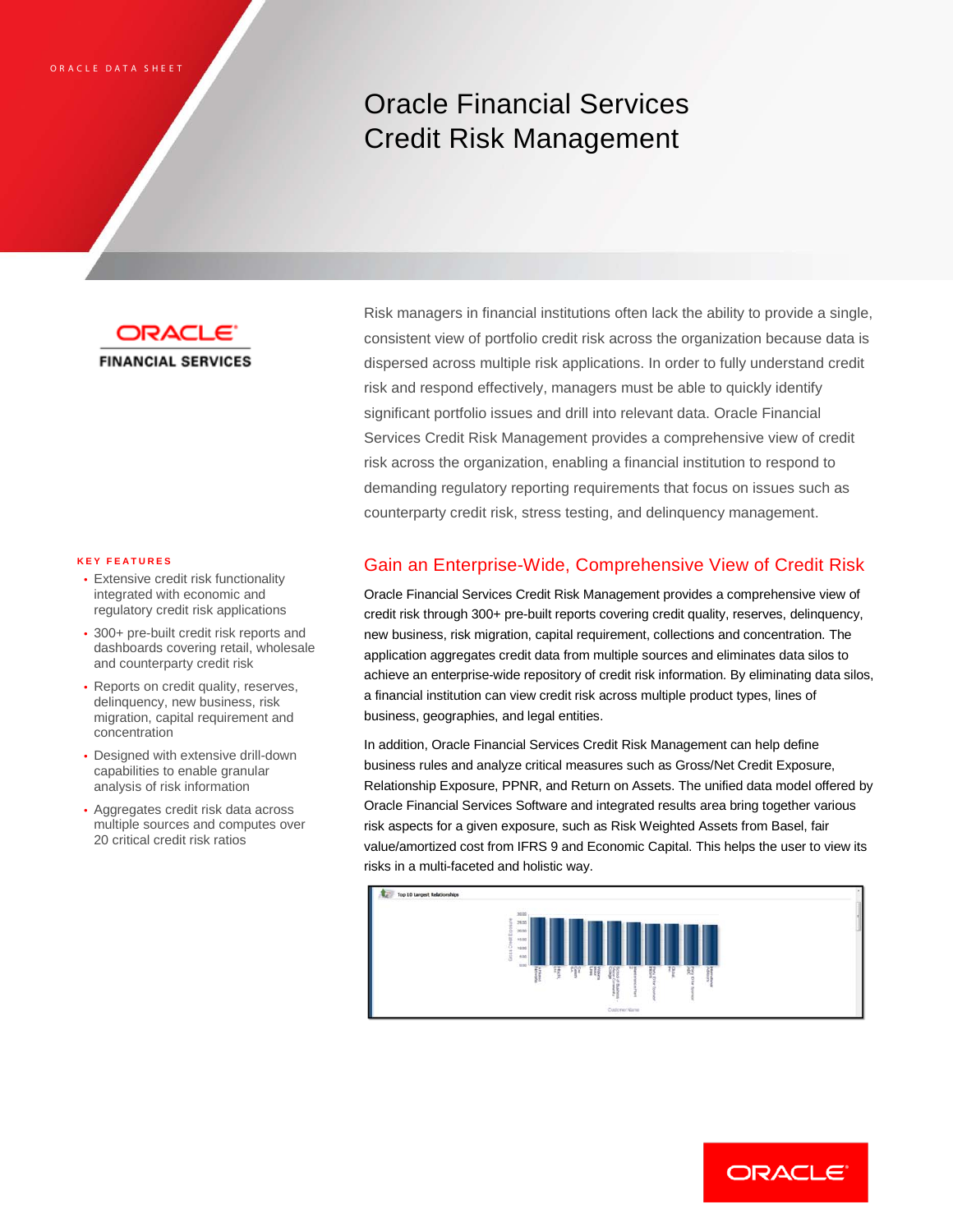#### **KEY BENEFITS**

- Comprehensively monitor credit risk and provides one version of the analytical "truth"
- Enables strategic and operational decision making
- Real-time access to data
- Comply with stringent regulatory norms and effective decision making
- Achieve a single customer view of credit risk across exposures
- Leverage a unified, transparent and flexible analytical platform

|      |                                                                    |                    |                                                                           | <b>Gross Credit Exposure</b> |
|------|--------------------------------------------------------------------|--------------------|---------------------------------------------------------------------------|------------------------------|
| Rank | <b>Customer Name</b>                                               | Line of Business   | Industry                                                                  |                              |
|      | Affiliated Networks                                                | Commercial Banking | Mattress ManufacturingT                                                   | 27.85                        |
|      | 2 Hitachi, Ltd.                                                    | Commercial Banking | Soybean FarmingT                                                          | 27.45                        |
|      | 3 Cap Gemini SA                                                    | Commercial Banking | Offices of Physical, Occupational and Speech Therapists, and Audiologists | 27.15                        |
|      | 4 Watkins Motor Lines                                              | Commercial Banking | Ophthalmic Goods Merchant Wholesalers                                     | 25.89                        |
|      | 5 School of Business - Vision Community College Commercial Banking |                    | International Affairs                                                     | 25.84                        |
|      | 6 Maintenance-Plant 2                                              | Commercial Banking | Radio BroadcastingT                                                       | 25.31                        |
|      | 7 Party ID for Sponsor Inktomi                                     | Commercial Banking | Construction Sand and Gravel Mining                                       | 24.56                        |
|      | 8 Global, Inc.                                                     | Commercial Banking | Offices of Physical, Occupational and Soeech Therapists, and Audiologists | 24.55                        |
|      | 9 Party ID for Sponsor ABIC                                        | Commercial Banking | Administration of Housing Programs                                        | 23.86                        |
|      | 10 International Advisors                                          | Commercial Banking | Offices of Physical, Occupational and Speech Therapists, and Audiologists | 23.51                        |
|      |                                                                    |                    | <b>Grand Total</b>                                                        | 255.96                       |

Figure 1: Customer view report by line of business and industry

## Actively Manage Credit Risk and Improve Risk Governance

Oracle Financial Services Credit Risk Management enables executive management to adapt quickly to complex and changing credit risk scenarios through accurate, real-time processing and consistent information on cross-business and business-specific credit risk metrics. The application also computes key credit risk ratios and averages such as delinquency ratio, weighted average default rate, NPA ratio, etc. These metrics are computed at various levels of granularity and facilitate decision making by providing crucial information on portfolio credit risk.

In addition, Oracle Financial Services Credit Risk Management facilitates operational decision making by providing advanced reports with extensive drill-down capabilities. This enables line of business managers and product managers access to granular data with intermediate results for detailed analysis and informed decision making.

Along with its extensive credit risk functionality, Oracle Financial Services Credit Risk Management fully integrates regulatory and economic capital calculations, providing timely support for changing regulatory and business requirements. Financial institutions can therefore address regulatory demands and thus improve risk governance with ondemand information on credit risk, including counterparty credit risk.

|                                                         | <b>Extal Loan</b> | <b>NOP 03-3 LOADS</b> | <b>Unfunded</b> | Gross Credit         | <b>Impairment</b> | Non impaired | Non Performing | <b>NPAS 25 %</b> | Allowance for Loan and | ALL: La PO |
|---------------------------------------------------------|-------------------|-----------------------|-----------------|----------------------|-------------------|--------------|----------------|------------------|------------------------|------------|
| <b>Product Type</b>                                     | Portfolio         | <b>I</b> repaired     | Commitments     | Exposure without LCs | <b>Balances</b>   | Loans        | Assets (NPAs)  | of Learns        | Lease Losses (ALLLs)   | of Loans   |
| <b>Bonds</b>                                            | 13, 156.29        | 1,396.72              |                 | 13,213.95            | 11.347.44         | 1,008.85     | 11,748.56      | 99,30%           | 495.91                 | 3.77%      |
| <b>Credit Card</b><br>Outstanding                       | 608.94            | 0.00                  | 9,987.91        | 10,504.88            | 0.00              | 038.84       | 0.30           | 0.00%            | 3,982.50               | 654.12%    |
| Loans - Commercial<br>Financing                         | 9,841.23          | 0.00                  |                 | 9,841.21             | 0.00              | 0.041.22     | 0.30           | 0.00%            | 511.09                 | 5.19%      |
| Loans - Nortpages                                       | 6,211.34          | 5.417.10              |                 | 6,231.74             | 5.417.33          | 814.64       | 5,658.30       | 90,81%           | 521.12                 | \$16%      |
| Loans - Others                                          | 2,155.01          | 1,874.96              |                 | 2,155.81             | 1,834.96          | 280.05       | .954.26        | 90.68%           | 450.90                 | 20.92%     |
| Loans - Parchased<br>tecenable                          | 2,972.51          | 2.586.35              |                 | 2.877.56             | 2,586.95          | 291.16       | 1,642.78       | 90.10%           | 150.35                 | 3.0276     |
| Loans - Revolving Line<br>Products                      | 4,367.71          | 1,246.08              |                 | 4,382.41             | 3,826.17          | 539.53       | 3,972.32       | 90.95%           | 360.67                 | 8.24%      |
| <b>Hutual Funds</b>                                     | 4,752.45          | 4.139.19              |                 | 4,752.45             | 4.139.29          | E13.26       | 4.292.96       | 10.11%           | 465.82                 | 9.80%      |
| Options                                                 | 21.31             | 0.00                  |                 | 21.11                | 0.00              | 21.11        | 0.35           | 0.00%            | 120.20                 | 149.29%    |
| <b>Cithers</b>                                          | 3,511.66          | 1,314.55              |                 | 1,511.66             | 1,334.55          | 297.33       | 1,359.33       | 89.97%           | 285.29                 | 12.92%     |
| <b><i><u>Centurity Financing</u></i></b><br>ransactions | 3,528.17          | 8.88                  |                 | 2,528.17             | 6.09              | 2,528.17     | 6.35           | 8,00%            | 65.11                  | 3.38%      |
| Swap - Other                                            | 2.50              | 0.00                  |                 | 0.21                 | 0.00              | 2.50         | 1.85           | 74,00%           | 30.05                  | 1202.16%   |
| <b>Grund Total</b>                                      | 48.154.30         | 17,974.95             | 9,087.01        | 58,220.33            | 30,507.76         | 17,646.64    | 31.670.96      | 61.08%           | 7,364.00               | 14.14%     |

Figure 2: Credit quality report with drill-down capabilities

## Leverage a Unified, Transparent & Flexible Analytical Platform

Oracle Financial Services Credit Risk Management, part of Oracle Financial Services Enterprise Risk Management suite of products, helps financial institutions achieve enterprise-wide risk management by leveraging other industry-leading Oracle Financial Services Analytical Applications, including Oracle Financial Services Basel Regulatory Capital, Economic Capital Advanced, and Loan Loss Forecasting and Provisioning, as well as existing third party application investments.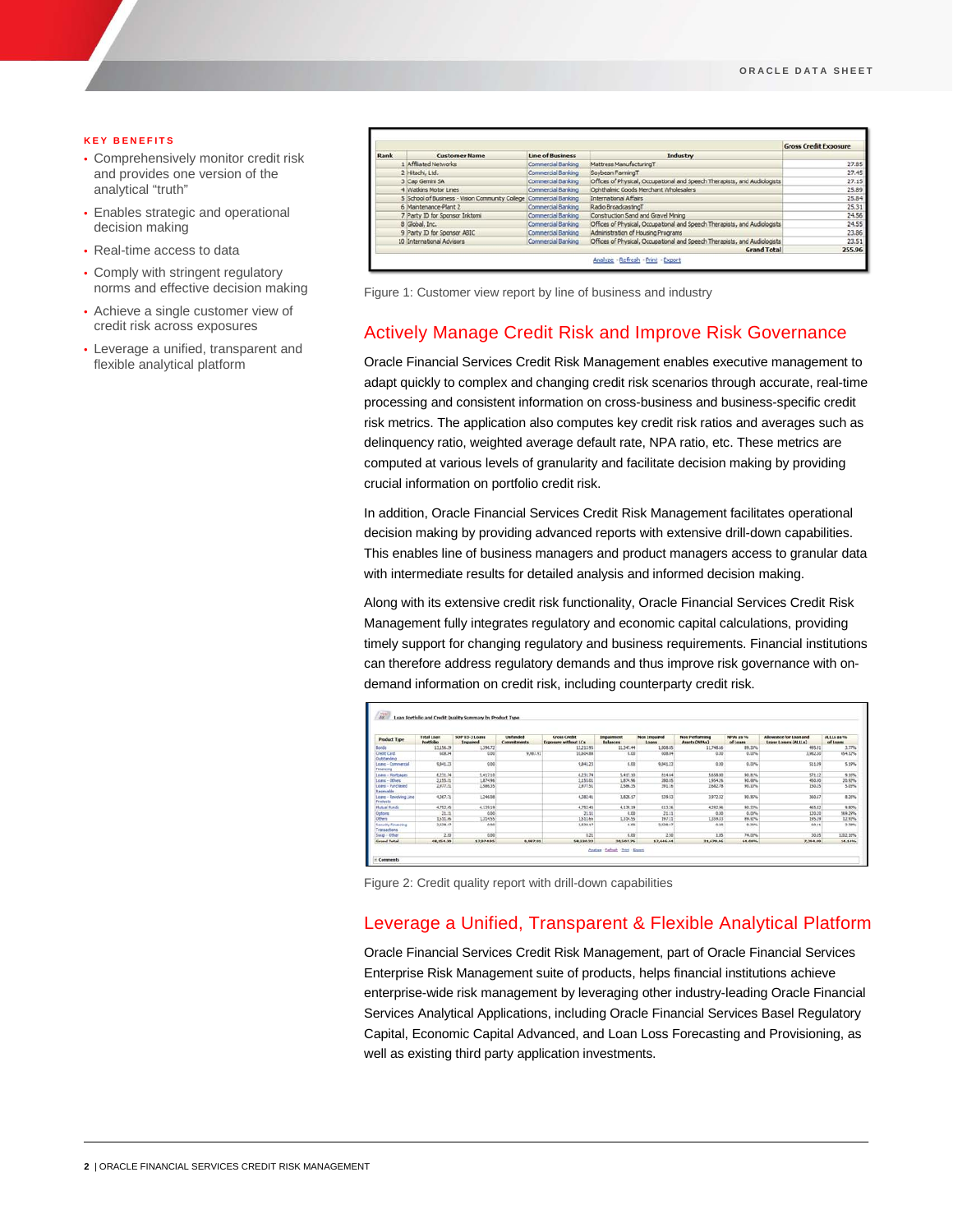#### **RELATED PRODUCTS**

- Oracle Financial Services Economic Capital Advanced
- Oracle Financial Services Basel Regulatory Capital
- Oracle Financial Services Loan Loss Forecasting & Provisioning
- Oracle Financial Services Operational Risk Economic Capital
- Oracle Financial Services Operational Risk
- Oracle Financial Services Asset Liability Management
- Oracle Financial Services Hedge Management and IFRS Valuations
- Oracle Financial Services Model Risk Management

The Oracle Financial Services Advanced Analytical Applications Infrastructure provides a stress testing framework to support methodologies for Scoring, PD-LGD modeling using the following statistical techniques:

- **Regression Techniques:** Generalized Linear Model (Gamma and Gaussian errors), Linear Regression, Logistic Regression, Monte Carlo expectation Maximization, Poisson Regression, Stepwise Regression
- **Factor Analysis:** Discriminant Analysis, Principal Component Extraction Method, Maximum Likelihood Extraction Method
- **Classification and Regression Tress:** Entropy and GINI
- **Multivariate Models:** Hierarchical Clustering, K-Means, Boundary based prediction

The Oracle Financial Services stress testing capability allows a user to define the stress at an enterprise-level where-by generic what-if and stress testing scenarios are applied across all product types and applications/solutions.

With Oracle Financial Services Enterprise Risk Management suite, financial institutions can meet emerging business and regulatory requirements for consistent reporting across risk categories including credit, market, operational and interest rate risk through shared data, metadata, computations and business rules.

A single, unified data model and infrastructure provides one version of the analytical "truth" to business users throughout the entire enterprise. This enables financial services institutions to confidently manage performance, governance, risk and compliance. Shared data, metadata, computations and business rules enable institutions to meet emerging business and regulatory requirements with reduced expenses. The unified platform helps financial institutions to leverage their existing investments while linking back to the front office data model via staging data integration.

The Oracle Financial Services Analytical Applications Infrastructure R Modeling Framework gives financial institutions the ability to model using NAG, R and third party modeling techniques.

# About Oracle Financial Services Analytical Applications

Oracle Financial Services Analytical Applications bring financial institutions best of breed capabilities to proactively manage Risk, Treasury, and Finance. The applications are built upon a commonly available analytical infrastructure consisting of a unified financial services data model, analytical computations, a Metadata driven "R" modeling platform, and the industry-leading Oracle Business Intelligence platform. This provides one version of the analytical "truth" throughout the enterprise.

Oracle Financial Services Enterprise Risk Management spans all areas of risk, including credit, market, operational, liquidity, fixed asset, business, and reputational risk. This solution enables financial institutions to establish a single measure of risk across the organization and obtain a comprehensive and consistent view of risk and performance. Oracle Financial Services Enterprise Risk Management helps manage all risk and provides necessary feeds for compliance-based reporting. The capabilities of Oracle Financial Services Analytical Applications for finance and risk help institutions address compliance issues that demand a close operational synergy between finance and risk functions.